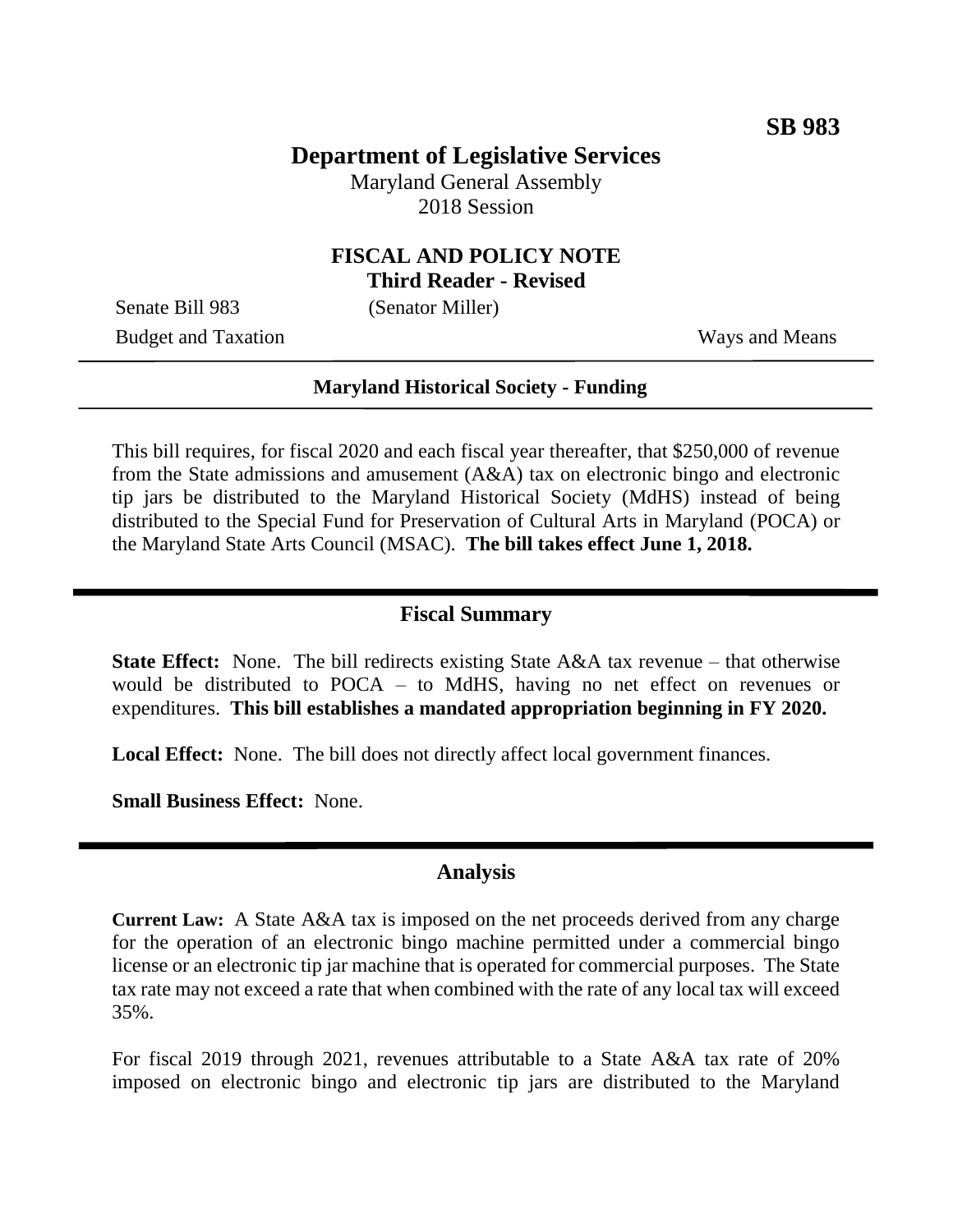E-Nnovation Initiative Fund, and revenues attributable to a rate of 5% are distributed to MSAC (\$1.0 million in each fiscal year) and POCA (remaining revenues). After fiscal 2021, revenues attributable to a State A&A tax rate of 20% imposed on electronic bingo and electronic tip jars are distributed to the general fund, and revenues attributable to a rate of 5% are distributed to POCA. From the revenue attributable to a tax rate of 5% that is distributed to POCA or MSAC, beginning in fiscal 2019, \$250,000 must be distributed annually to the Arts Council of Anne Arundel County.

## **Background:**

## *State A&A Tax on Electronic Bingo and Electronic Tip Jars*

Revenue from the State A&A tax on electronic bingo and electronic tip jars is generated only in Anne Arundel and Calvert counties and, in fiscal 2017, \$13.3 million in total revenue was generated.

### *Maryland Historical Society and Planned Use of Funding*

MdHS is a nonprofit organization that has been in existence since 1844, serving the State through its collections, museum, library, press, and educational programs. It has the mission of educating people of all ages about Maryland's history through its collections and of collecting and preserving important objects, printed materials, and images from prehistoric Maryland to the present day.

While the bill does not specify how the funding distributed to MdHS must be used, MdHS indicates that it intends to use the funding to establish and fund a program offering grants to Maryland's history museums, consistent with past recommendations for the State to partner with an outside organization to assist the museums. A 2016 report by the Maryland Historical Trust (submitted in response to a request by the budget committees in the 2016 *Joint Chairmen's Report*) discussed the museums' need for funding and recommended awarding a block grant to a partner organization as an alternative approach for the delivery of State funds to the State's historical and cultural museums, if a State-run program was not feasible.

### *POCA and MSAC*

MSAC, within the Department of Commerce, awards grants to nonprofit organizations for ongoing arts programming and projects, awards grants to individual artists, and provides technical and advisory assistance to individuals and groups.